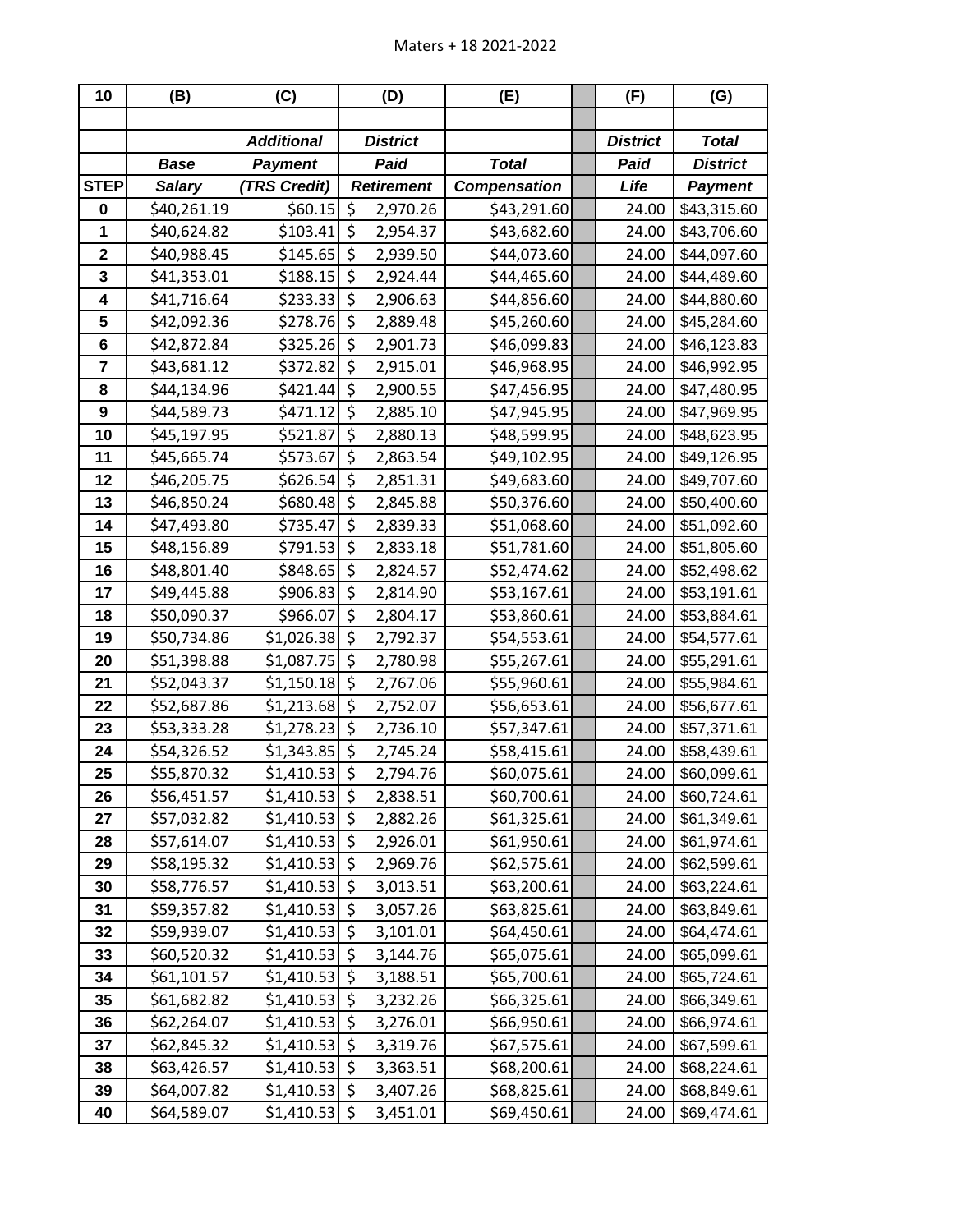- (A) Step Salary placement level.
- (B) Base Salary Negotiated base salary.
- (C) Additional Payment (TRS Credit) Statutory required payment to certified staff as additional salary. An eq is paid by the state to the Oklahoma Teacher's Retirement System on behalf of certified staff to offset this
- (D) District Paid Retirement District paid teachers' retirement at 7% of Total District Payment (Col. G). Total Retirement remitted to TRS by the district is reduced by the TRS Credit (Col. C).
- (E) Total Compensation Total of columns B through D.

(F) District Paid Life - The District shall pay \$2.00 per month / \$24.00 per year for a \$10,000 life insurance poli

(G) Total District Payment - Total of columns E and F.

## **PLUS**

Teachers not enrolled in the District's Health Insurance Plan shall receive from the state a payment in lieu of h insurance in the amount of \$69.71 per month / \$836.52 per year.

Teachers enrolled in the District's Health Insurance Plan shall receive from the State a Flexible Benefit Allowar for Major Medical Health Insurance.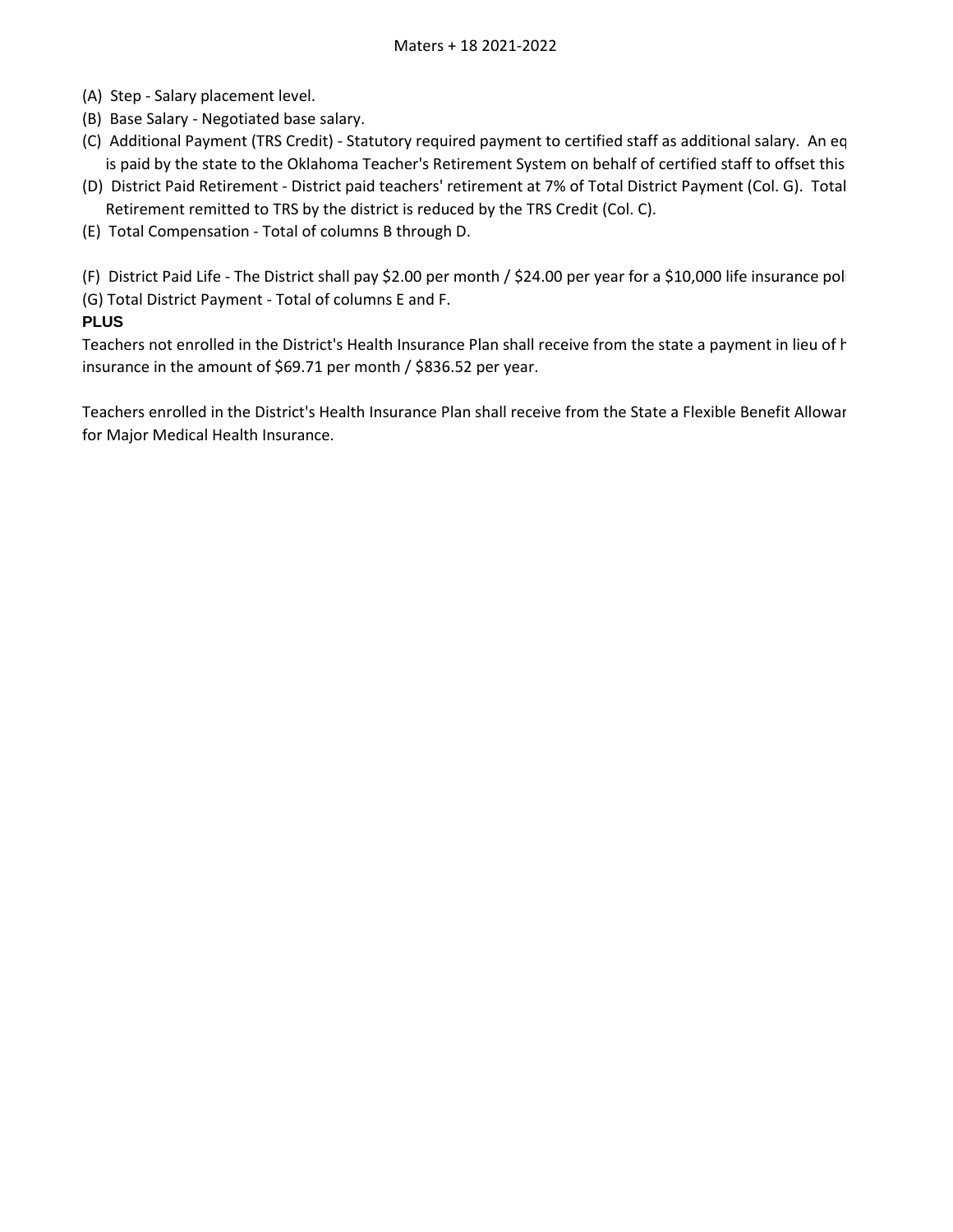Maters + 18 2021-2022